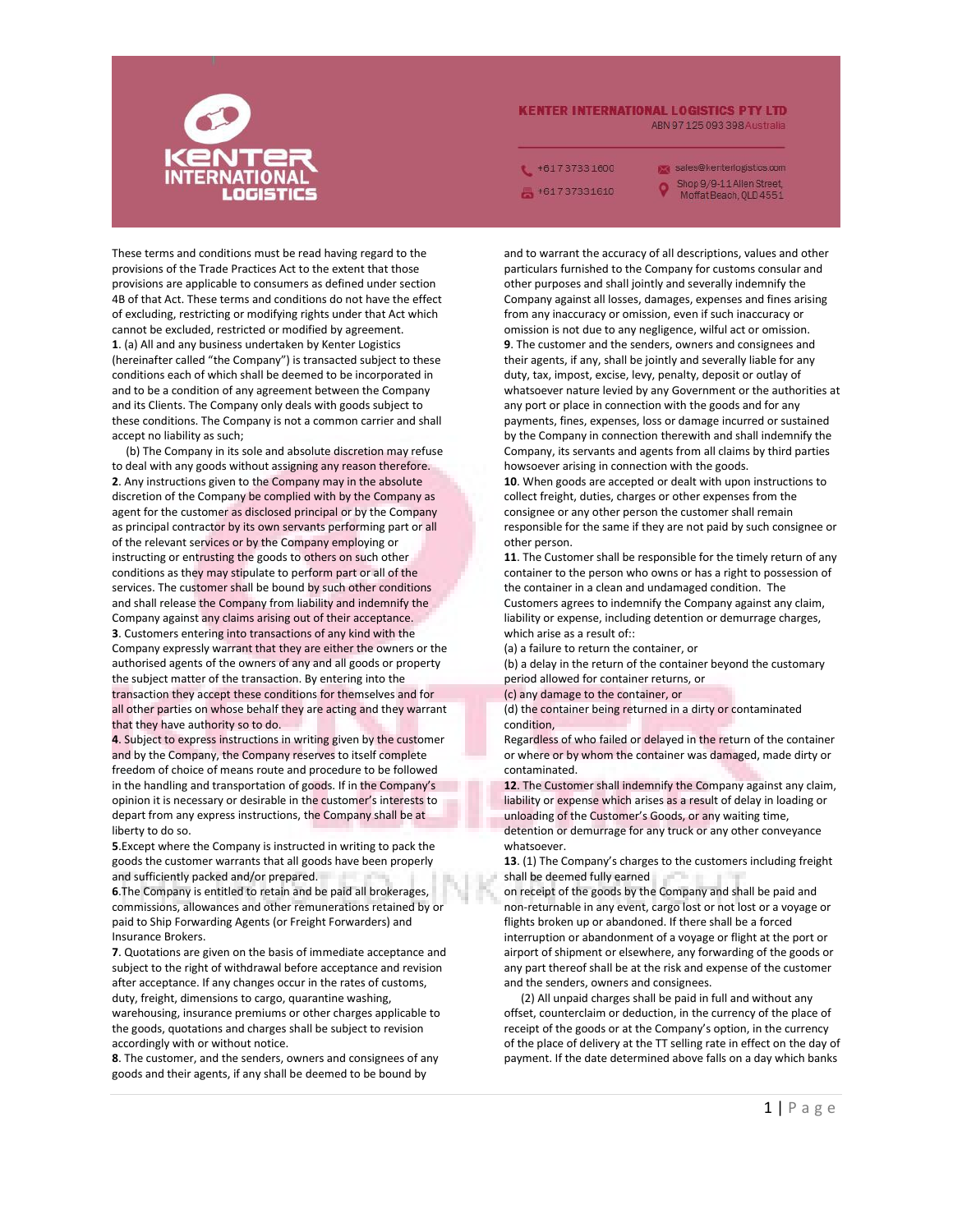

## **KENTER INTERNATIONAL LOGISTICS PTY LTD** ABN 97 125 093 398 Australia

 $+61737331600$ +61737331610

sales@kenterlogistics.com Shop 9/9-11 Allen Street, Moffat Beach, OLD 4551

are closed for business, the rate ruling on the next succeeding business day shall govern.

(3) The Company's charges including freight have been calculated on the basis of particulars furnished by, or on behalf of the customer. The Company may at any time open any container or any other package or unit in order to re-weigh, re-measure or re-value the contents and if the particulars furnished by or on behalf of the customer are incorrect, it is agreed that a sum equal to either five times the difference between the correct freight and the freight charged, or double the correct freight less the freight charged, whichever sum is smaller, shall be payable as liquidated damages to the Company.

**14**. No insurance will be effected except upon express instructions as to the risks to be insured against and the value or values to be declared in writing by the customer and all insurances effected by the Company subject to the usual exceptions and conditions of the policies of the insurance company or underwriters accepting the risk. The Company shall not be under any obligation to effect a separate insurance on each consignment but may declare it on any open or general policy. Should the insurers dispute their liability for any reason the insured shall have recourse against the insurers only and the Company shall not be under any responsibility or liability in relation thereto, notwithstanding that the premium upon the policy may not be at the same rate as that charged by the Company or paid to the Company by its customer. **15**. The Company shall not be liable:

(a) for loss of or damage to goods unless such loss or damage occurs whilst the goods are in the actual custody of the Company and under its actual control and unless such loss or damage is due to the wilful neglect or default of the Company or its own servants;

(b) for any delay in delivery, forwarding or transit or failure to deliver goods, any deterioration, contamination, evaporation or any consequential loss or loss of market however caused; (c) for failure to follow instructions given to it by or on behalf of the customer whether or not such failure is wilful; (d) for any damage or expense arising from or in any way connected with marks, numbers, brands, contents, quality or description of any goods;

(e) for loss or damage resulting from fire, water, explosion or theft whether caused by negligence of the Company's servants or otherwise;

**16**

(a) The Company shall not be liable under any circumstances for loss or damage resulting from or attributable to any quotation, statement, representation or information whether oral or in writing howsoever, wheresoever or to whomsoever made or given by or on behalf of the Company or by any servant, employee or agent of the Company as to the classification of the liability for or the amount, scale or rate of customs and/or excise duty or other impost, tax or rate applicable to any goods or property whatsoever.

(b) The Company does not accept responsibility or liability in relation to any decision taken or liability incurred on the basis of any such quotation, statement, representation or information.

**17**. Liability of the Company arising out of any one incident whether or not there has been any declaration of value of the goods, for breach of warranty implied into these terms and conditions by the **Trade Practices Act 1974** or howsoever arising, is limited to any of the following as determined by the Company: (a) the supplying of the services again; or

(b) the payment of the cost of having the services supplied again; or

(c) the lesser of A\$200.00 for loss of or damage to any such goods, packages or units or A\$2.00 per kilogram of the gross weight for loss of or damage to any such goods, packages or units or A\$20.00 per package or unit lost or damaged.

For the purposes of this clause the word "package" shall include the contents even if particulars have been provided or incorporated in any document of the Company.

**18**. The Company shall be discharged of all liability unless suit is brought in the proper forum and written notice thereof received by the Company within six months after delivery of the goods or the date when the goods should have been delivered. In the event that the said time period shall be found contrary to any Convention or law compulsorily applicable the period prescribed by such Convention or law shall then apply but in that circumstance only.

**19**. (a) In the case of carriage by sea, the value will not be declared or inserted in the Bill of Lading for the purpose of extending the Ship owners' liability under Article IV Rule 5(a) of Schedule 1 of the Carriage of Goods by Sea Act 1991 except upon express instructions given in writing by the customer.

(b) In the case of Carriage by Air, no optional declaration of value to increase the Air Carriers liability under the Carriage by Civil Aviation (Carrier's Liability) Act 1959, Article 22(2) of Schedule 1 as amended by Schedule 2 will be made except upon express instructions given in writing by the customer;

(c) In all other cases where there is a choice of tariff rates according to the extent of the liability assumed by carriers warehousemen or others no declaration of value (where optional) will be made for the purposes of extending liability and goods will be forwarded or dealt with at owners risk or other minimum charges unless express instructions in writing to the contrary are given by the customer.

**20**. Instructions to collect payment on delivery (COD) in cash or otherwise are accepted by the Company upon the condition that the Company in the matter of such collection will be liable for the exercise of reasonable diligence and care only.

**21**.Perishable goods, which are not taken up immediately upon arrival or which are insufficiently addressed or marked or otherwise not identifiable may be sold or otherwise disposed of without any notice to the customer and payment or tender of the net proceeds of any sale after deduction of charges shall be equivalent to delivery. All charges and expenses arising in connection with the sale or disposal of the goods shall be paid by the customer.

**22**. Non-perishable goods which cannot be delivered either because they are insufficiently or incorrectly addressed or because they are not collected or accepted by the consignee may